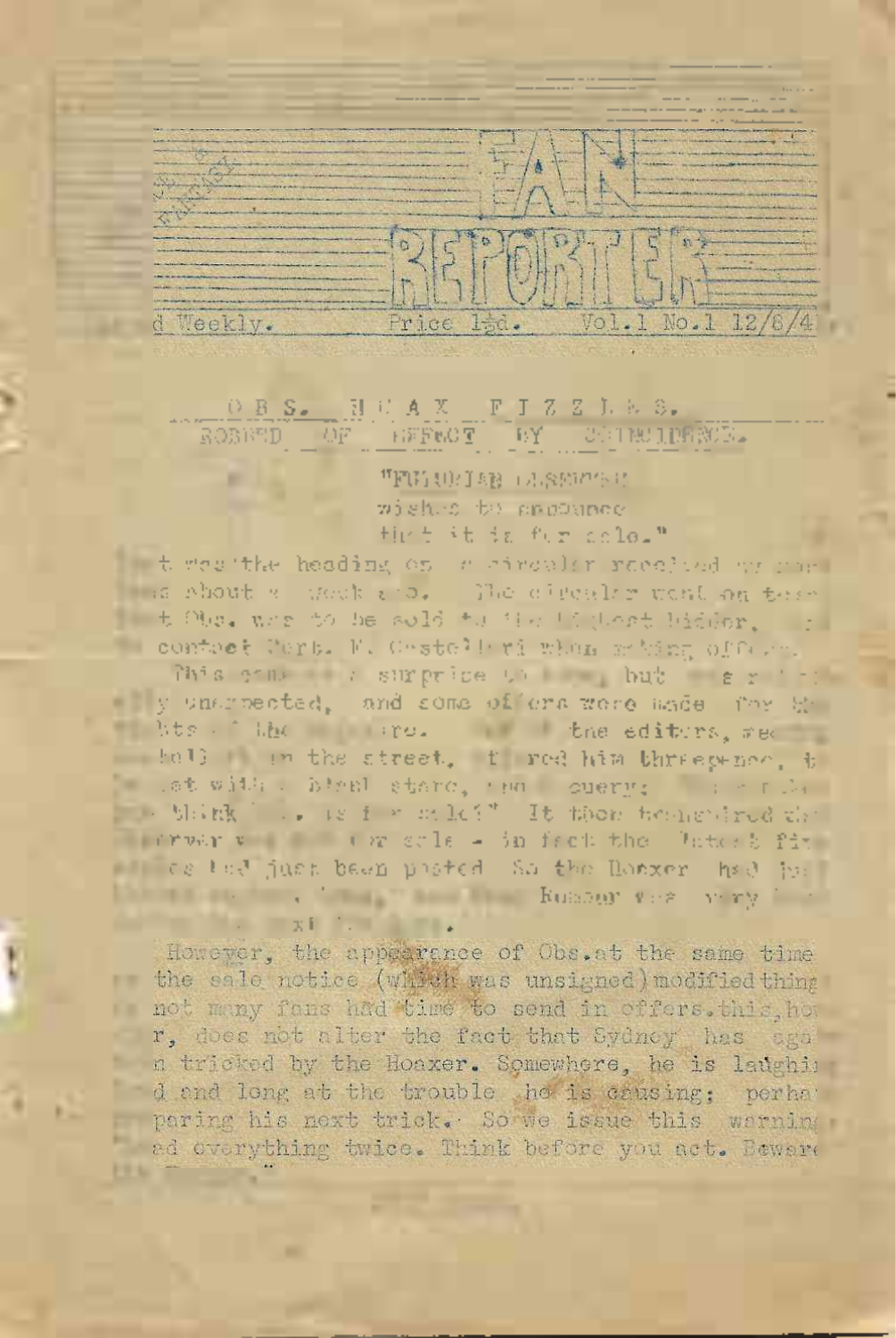**TIBOURNEWS. .BY WOG HOCKLEY.** 

## NEW FAN.

Aided by McGills Agency, Hockley is on the track of a new fan. His name is Herrison, age about seventeen. He is so enthusiastic he gets up in the middle of the night to do some reading I Wog is now waiting to hear from him. There may be more details next week.

McGills have asked for a sample of Austra-Fantasy and Melbourne Bulletin. Hog thinks they might start selling them with their other stf.

. Melbourne has got the "Yankee Shorts" series, which includes ''Yankee Science Fiction" and ''Yankee Weird Shorts."

Commenting on Marshall MacLennan's collection, Wog says that "only one Amazing Quarterly is missing. Does that mean out of all Amazing Quarterlies, or all magazines.ever published? Answer-, please.

#### TASMA1WS....BY DON TUCK.

Profan is soon going to have <sup>a</sup> den of its own. Bob has cleared out a room under his back verandah, and has taken there his stf. collection, also all printing instruments, etc, for Profan. Tuck'and Co. are trying to think up a good name for the den, which will be ready as' soon as the floor is concreted.

#### AUSSIE REPRINTS?

According to Tuck., Astounding, Unknown, and Science Fiction reprints sold in Hobart are printed in Sydney with Australian adverts on the back cover.

## BAD LUCK FOR TUCK.

After getting some old Amazings seized a couple of<br>ths ago. Tuck got a seizure notice of the "mimeomonths ago. Tuck got a seizure notice of the graphed publication "Voice of the Imagination" "Maybe the censors kept it to read. Maybe it was the insert in No.14.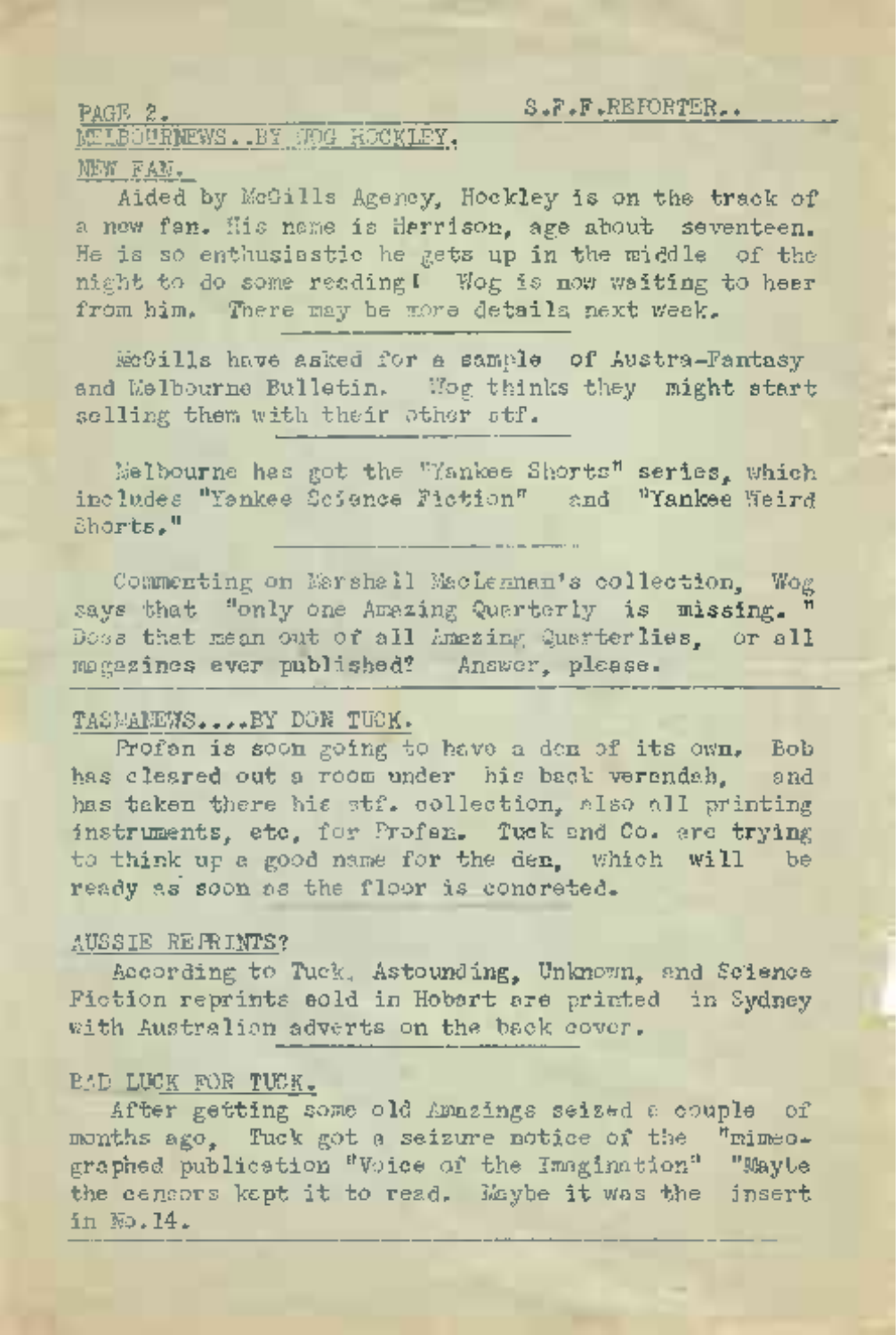## S.F.F. REPORTER PAGE *3.*

## Fandom At Random. **NIESWORTH SELLS COLLECTION.**

L'hen Sydney Futurians were gathered together for a meeting at his home. Vol Molesworth sold and gave away most of his fanmags, and some of his pros. Graham Stone got most of the fanmags, including Spaceways, Specula and others from America, most English pubs, also many Australian mags.' Amongst the pros were original Astoundings for May, July, and November 1940, and March 1941. <u>an ann an t-an gu a gcois</u>

## ACKERMAN SAYS HELLO.

At the same meeting, while Vol was fussing about and doing strange things with a much-patched record, the F.S.S. gathered around with intent looks, waiting to hear the vibrations issuing forth. For the record was one from Ackerman to Australia, in which he said hello to. most prominent fans, then went on, ad libbing as he had nd script. Owing to the gramophone's pickup not working, the recording was very faint. Fans are waiting for a better opportunity to hear the record.

## Hospital List.

Fandom outside Sydney has not been so healthy of late, with Don Tuck and Keith Taylor in bed with 'flu and Ken Tuck with Mumps.

herles La Coste has moved from St. Peters, and at present his.new address is not known.

Bob Geappen of Hobart has been cadging stencils, paper,etc. from obliging relatives, building up stocks for Profan.

Next meeting of F.S.S. will be held at the home of Eric and Ted Russell, on Friday, August 15.